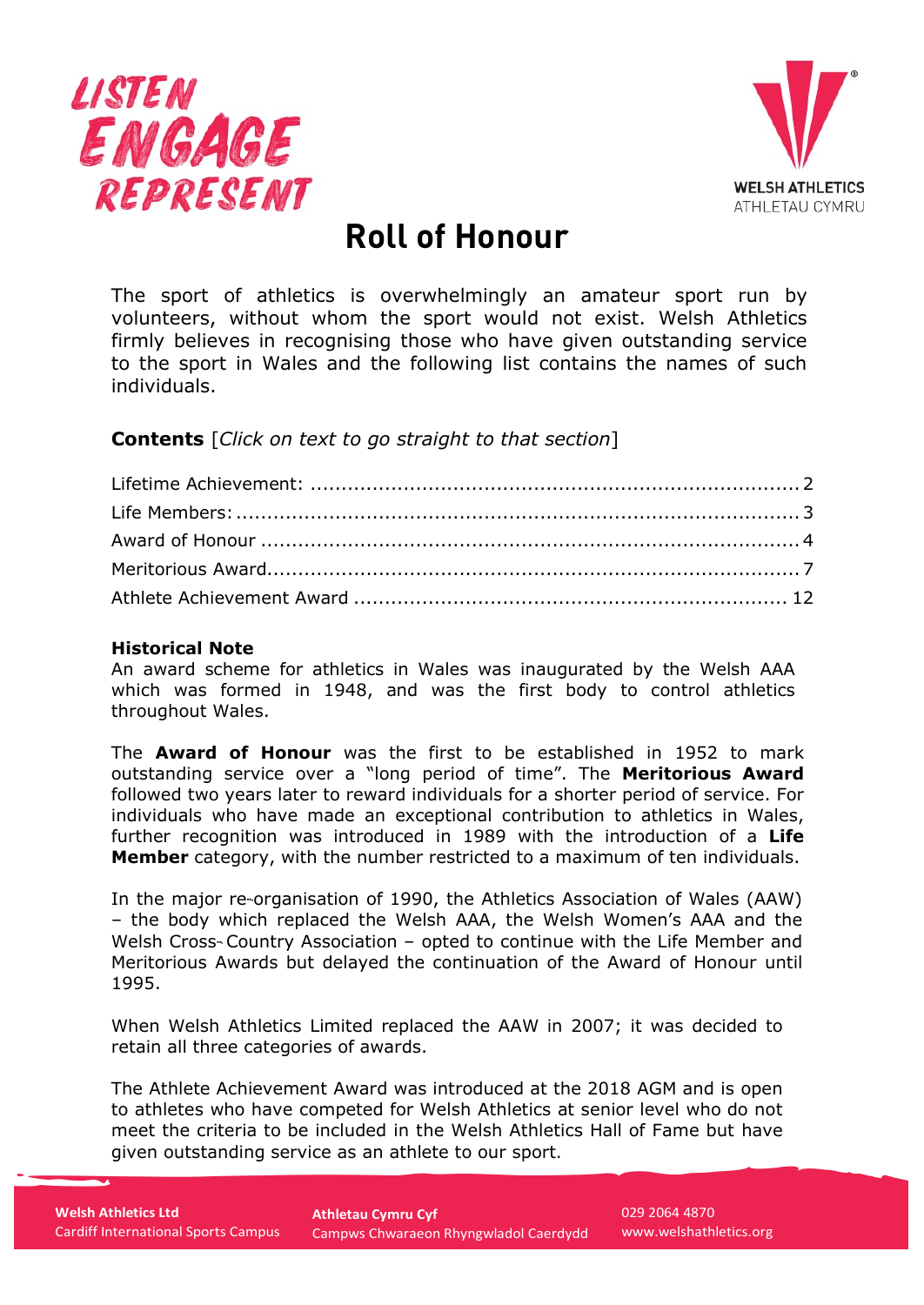



# <span id="page-1-0"></span>**Lifetime Achievement:**

#### **Criteria for inclusion:**

The Lifetime achievement Award is for someone who has made a significant and major contribution to athletics in Wales during his or her lifetime, with a minimum of 40 years' service to the sport. The individual should have had a wide-ranging impact on Welsh athletics at a high level and not simply at local or club level.

The award was instituted in 2007 to coincide with the launch of the Hall of Fame awards.

This award is presented biennially at the Awards and Hall of Fame Dinner and is determined by the National Awards Panel and confirmed by the directors of Welsh Athletics Ltd.

| 2007 | Ken Harris * |  |
|------|--------------|--|
|      |              |  |

- **2008** Lynette Harries
- **2009** John H. Collins \*
- **2010** Alan Currie
- **2012** Ivor Adams
- 2012 D. Hedydd Davies
- **2014** J. Barrie Owen
- **2016** David Alun Williams\*
- **2018** John Penny

#### **[Back to Index](#page-0-0)**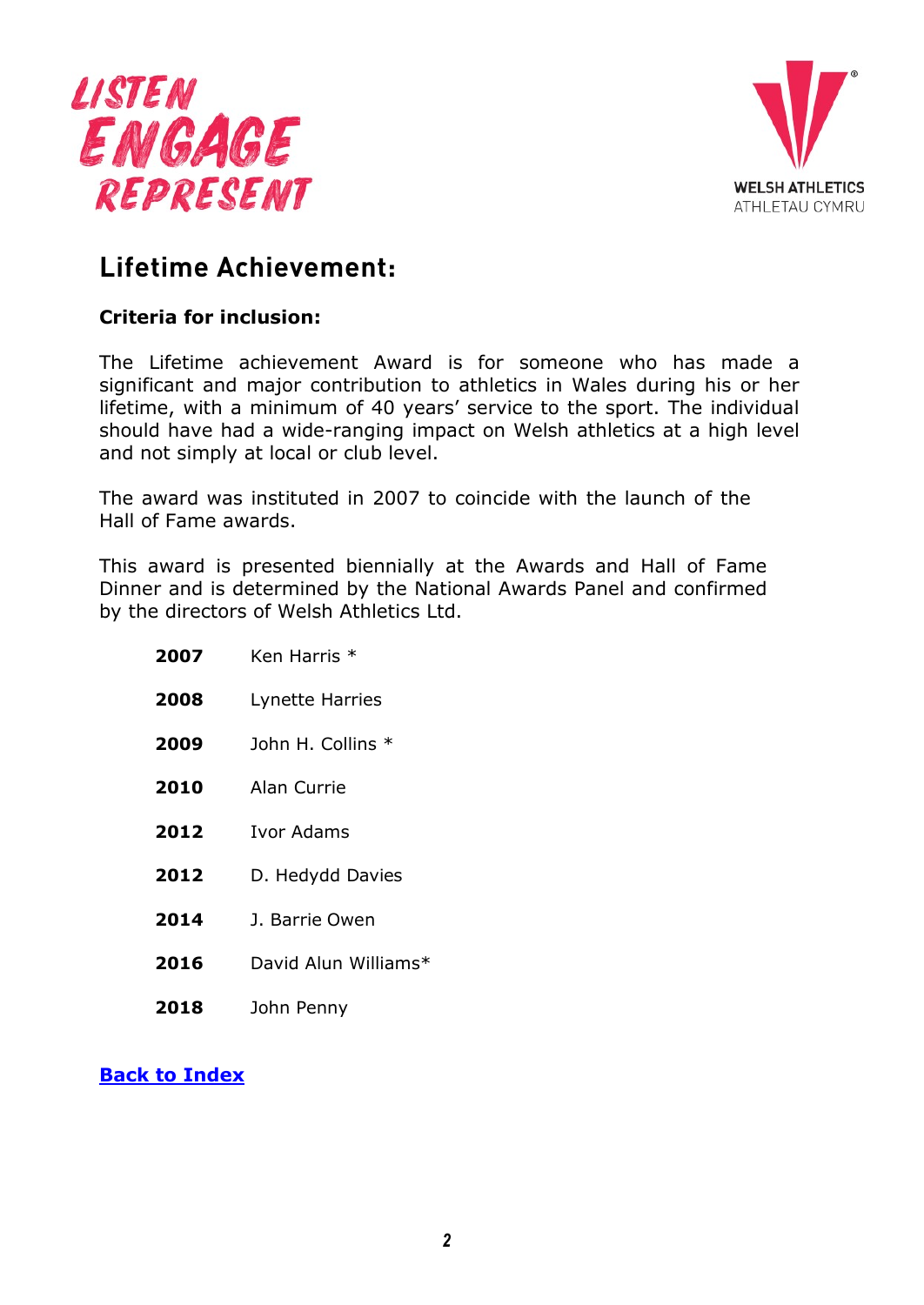



# <span id="page-2-0"></span>**Life Members:**

### **Criteria for inclusion:**

Life membership of Welsh Athletics is reserved for individuals who have given long and exceptional service to athletics in Wales either at regional, national or national schools' level. At any one time, the number of Life Members is restricted to a maximum of ten.

The award of this honour is determined by the Service Awards Panel and confirmed by the membership at the AGM.

**1989** Raye Evans \*

Ken Harris \*

Ron Evans \*

- **1991** Bill Evans \* Margaret Elgie \*
- **1992** Frank Ireland \*
- **2001** Lynette Harries
- **2002** D. Hedydd Davies Ivor Adams
- **2003** Gwilym Evans \* J. Barrie Owen
- **2004** Alan Currie
- **2005** David Alun Williams\*
- **2007** John H. Collins \*
- **2009** Jan Evans Keith Matthews
- **2015** J. Clive Williams
- **2017** John Penny
- **2020** Joyce Tomala **[Back to Index](#page-0-0)**

029 2064 4870 [www.welshathletics.org](http://www.welshathletics.org/)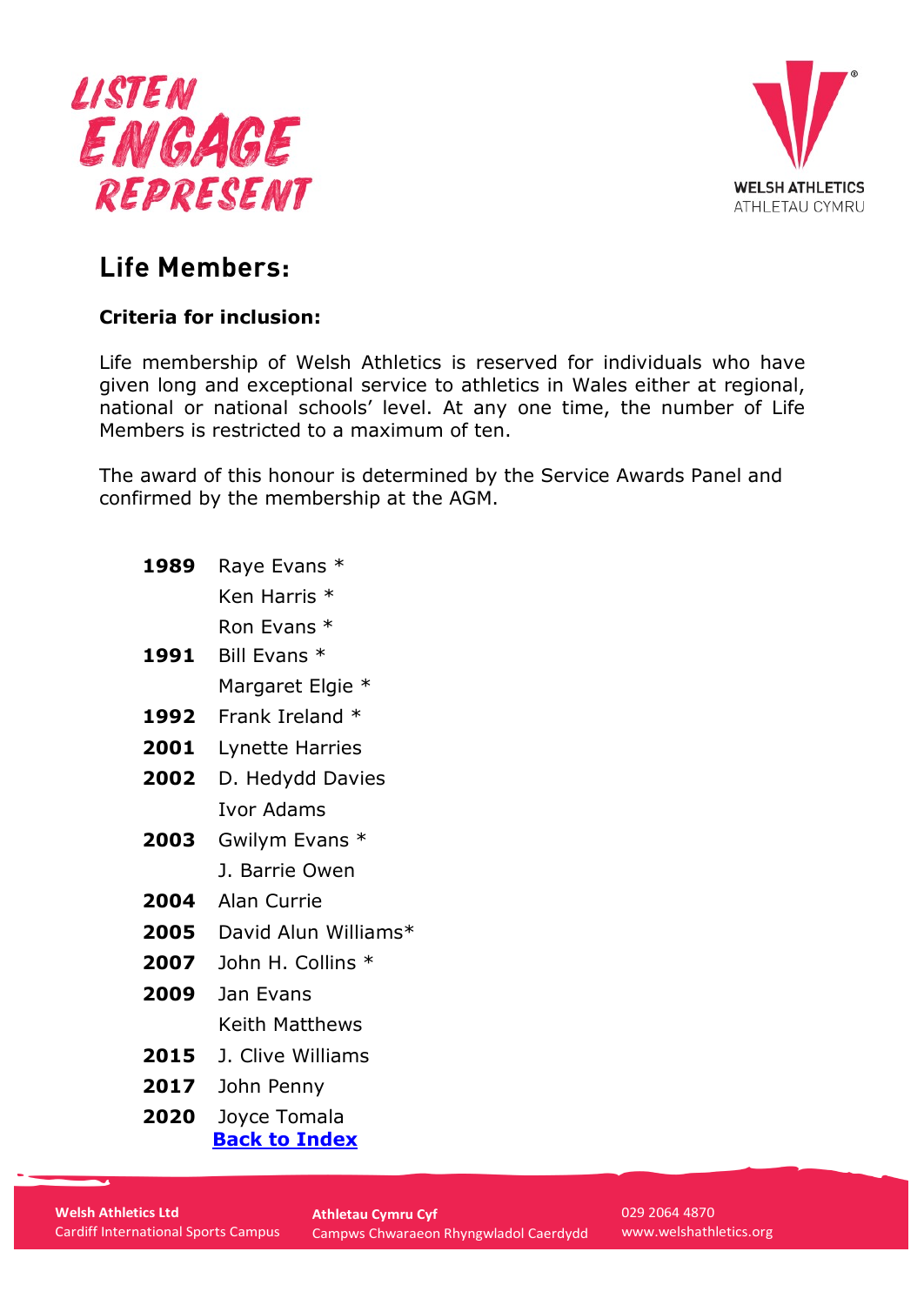



### <span id="page-3-0"></span>**Award of Honour**

#### **Criteria for inclusion:**

Created by the Welsh AAA in 1952, this award is open to individuals either for active athletes to mark special performance achievement or for service at regional, district schools, or at national level for Welsh Schools or Welsh Athletics Ltd.

For the award to be made to an athlete, the individual will normally have either competed for Wales or Great Britain & Northern Ireland in a minimum of six major Games or Championships and gained a medal on at least two occasions at those major fixtures or have broken a European, Commonwealth or World record.

For the award to be made for service EITHER, a minimum of twenty-five years active contribution must have been completed at county, regional, district schools or national levels, OR, having already received the Meritorious Award, that award holder has completed a minimum of a further ten years active contribution at club, regional, district schools or national levels.

The Award of Honour is determined by the Service Awards Panel and confirmed by the membership at the AGM.

- **1952** Eddie O'Donnell\*, Frank Liddington Johns\*, William Fisher\*, A.Jack Pound\*
- **1953** Arthur E.Williams\*, Frank Duggan\*, Cyril Howell\*, Ted Hopkins\*
- **1954** Welsh Schools AA
- **1956** Rev C.P. Hines\*, Jack Williams\*
- **1964** Lynn Davies
- **1975** Bernard Baldwin\*
- **1984** Ron Evans\*
- **1989** Reg Snow\*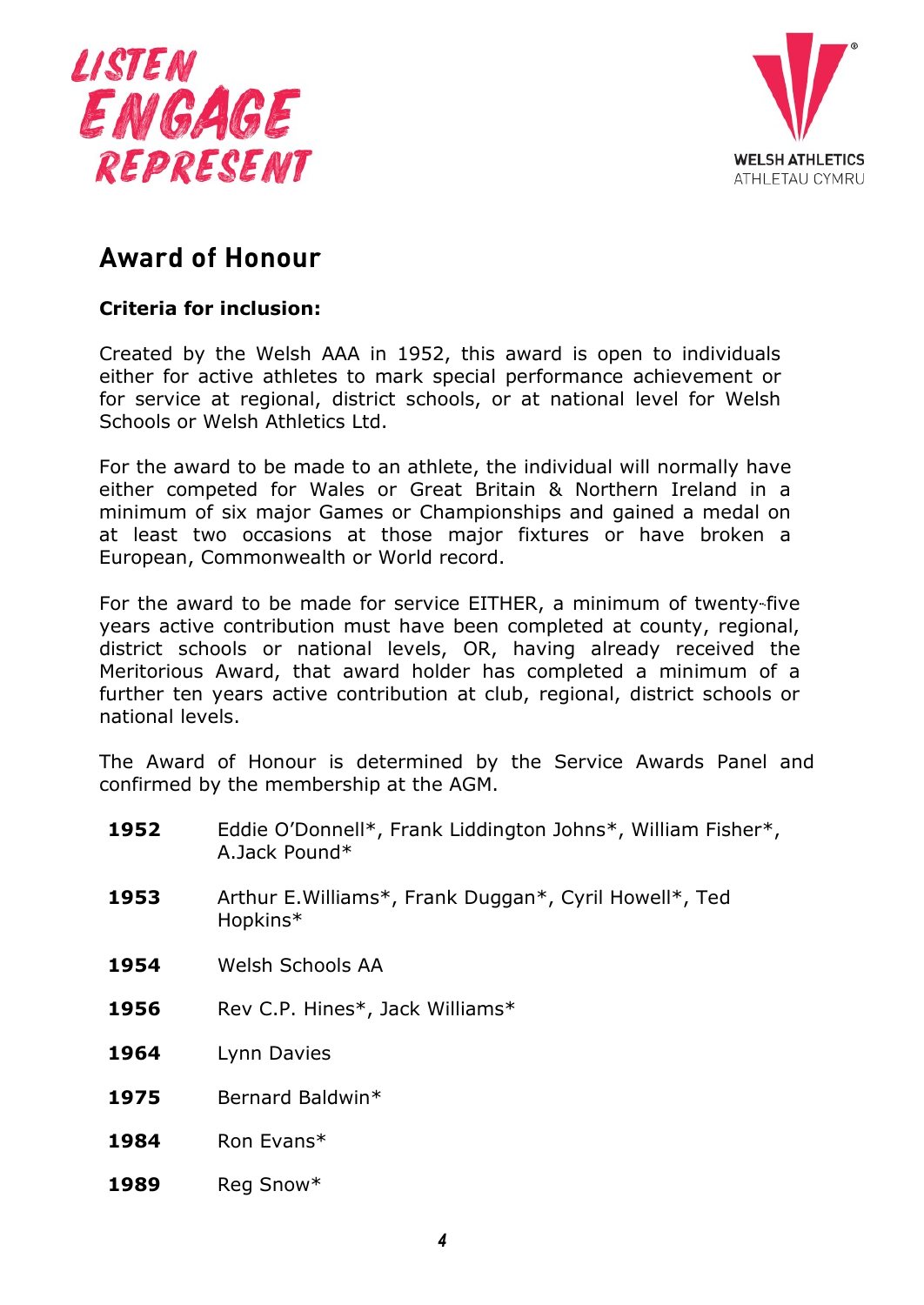



| 1995 | Alan Currie, Charlie Hughes*, Frank Ireland*, Bill kingsbury*                                         |
|------|-------------------------------------------------------------------------------------------------------|
| 1996 | Ivor Adams, John H.Collins*, Raye Evans*, J.Barrie Owen,<br>Dave J. Williams* (Cardiff AAC)           |
| 1997 | Gerry Batty*,                                                                                         |
| 1998 | D.Hedydd Davies                                                                                       |
| 1999 | Gwilym Evans*, Mike Rowland                                                                           |
| 2000 | Sally Blake, Margaret Elgie*                                                                          |
| 2001 | Lynette Harries, Colin Jackson                                                                        |
| 2003 | Viv Thomas*                                                                                           |
| 2005 | Terry Notman, John Griffiths                                                                          |
| 2006 | <b>T.Peter Morris</b>                                                                                 |
| 2007 | Paul Darney, Graham Webb, Keith Matthews, Jan Evans-<br>Nugent                                        |
| 2008 | Joyce Tomala, Sean Power, Kay James*, John Penny                                                      |
| 2009 | John Lister                                                                                           |
| 2010 | Brenda Currie, J.Clive Williams, Colin Davies, Richard Jenkins                                        |
| 2011 | David Greene, Derek Williams                                                                          |
| 2012 | Bernard Harris, Roy Adams, John Elward, Bob Frost                                                     |
| 2013 | Mary Jones, Sue Sayer*, Tom Jones, David Alun Williams*                                               |
| 2014 | Haydn Tawton                                                                                          |
| 2015 | Keith Adams, Graham Finlayson, Gareth Hughes [4]                                                      |
| 2016 | Derek Crowder, Arthur Davies, Kath Elias, Gordon Johnson,<br>Rose Johnson, Steve Perks, Rhys Williams |
| 2017 | Peter Lane, Peter Walton, Brian Davies, David Llewellyn                                               |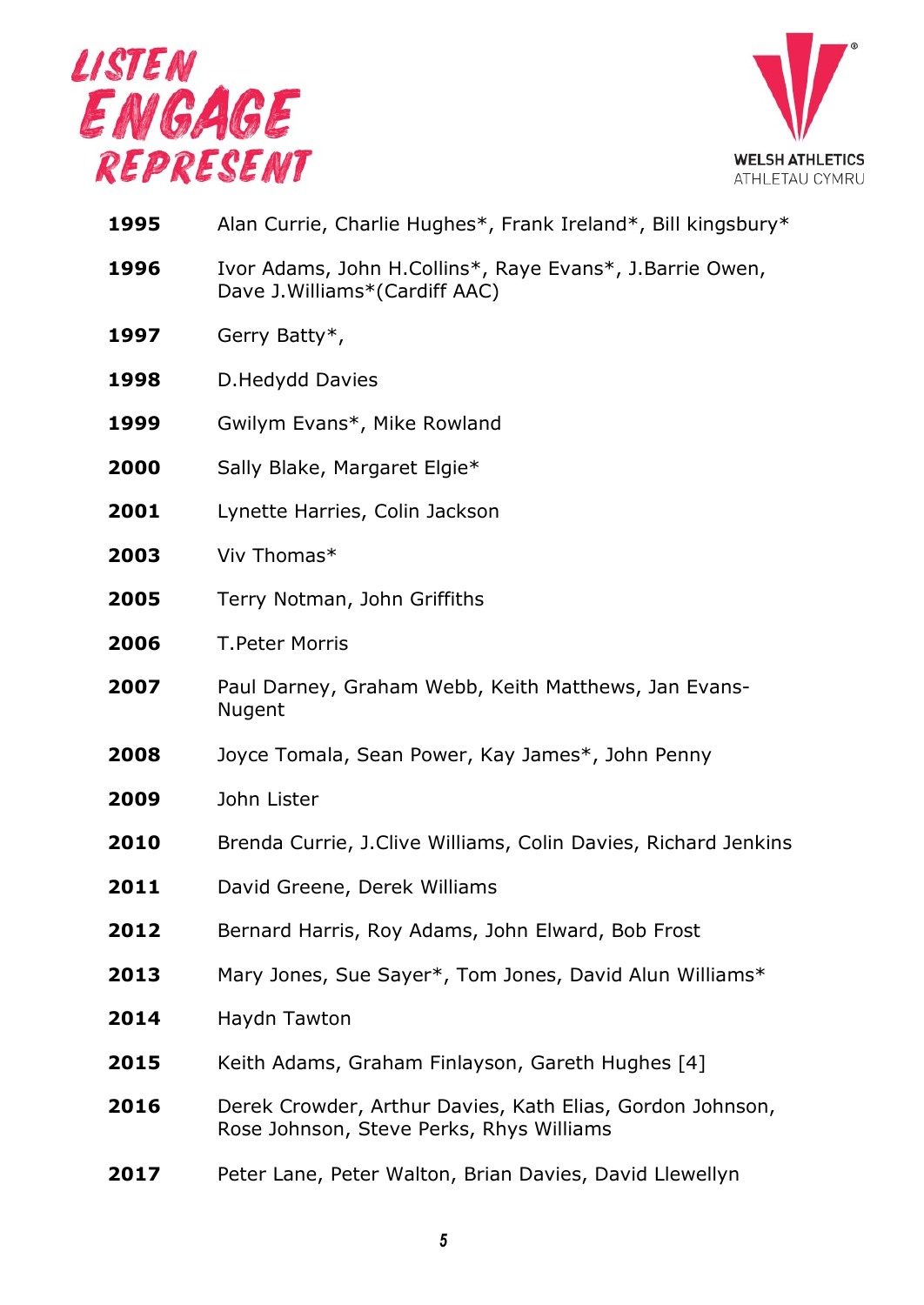



| 2018 |  |  | Paul Brooks, Kath Crane, Stuart Hodson, Nigel Jones |  |
|------|--|--|-----------------------------------------------------|--|
|------|--|--|-----------------------------------------------------|--|

- **2019** Tony Balmont, David Edwards, Terry Goodridge, Ken Goodger, Hillary Goodger, Denise Harris, Bernie Jones, Adrian Thomas
- **2020** Jeff Aston, Dic Evans, Kevin Evans MBE, Rob Hooper, Sue Hooper, David Jones, Dorrien Williams
- Phil James, Sue Maughan, Derek Osbourne, Ralph Siggery, Gwilym Williams MBE **2021**

**Back to Index** \*deceased, \*\*awarded posthumously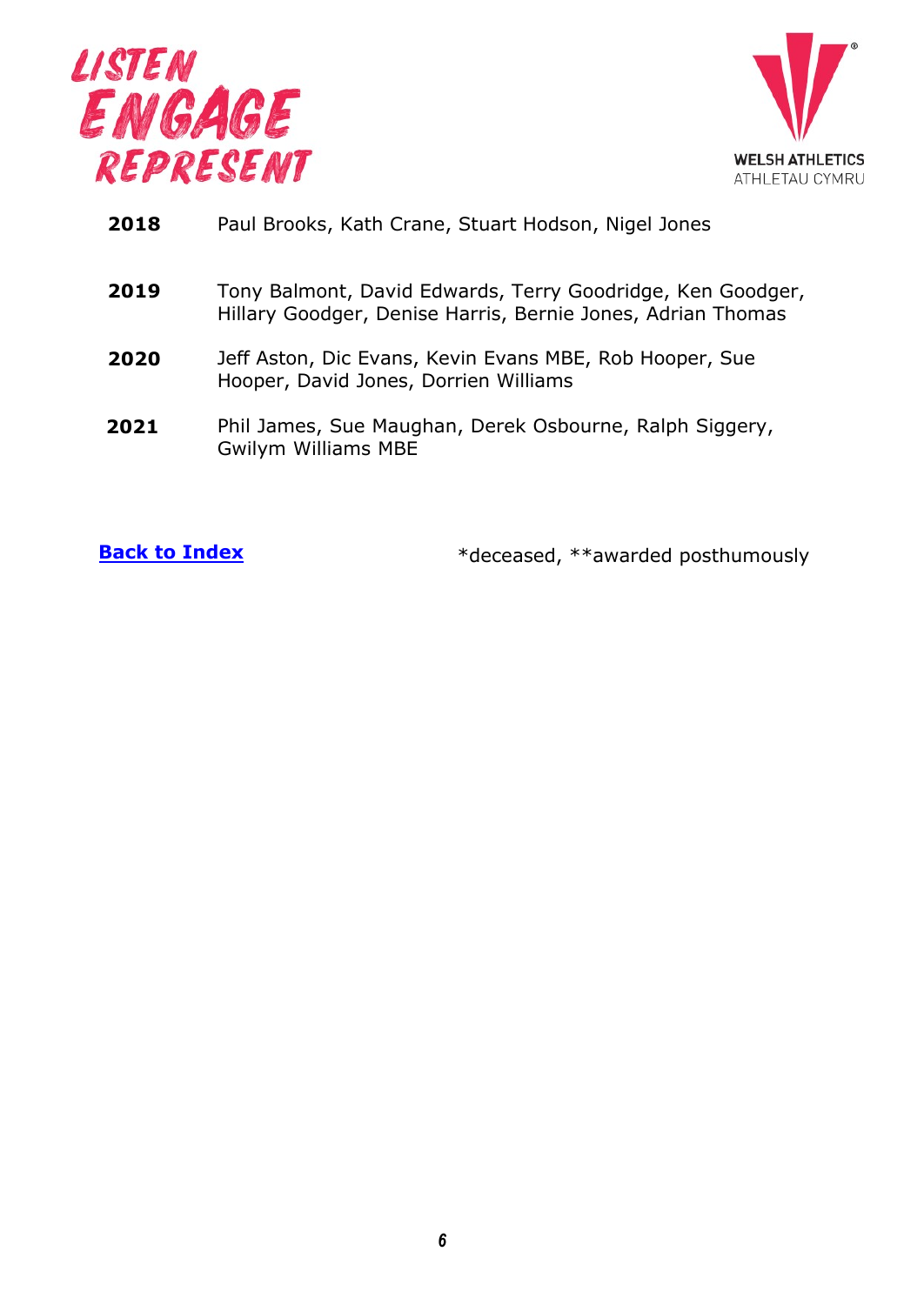



# <span id="page-6-0"></span>**Meritorious Award**

#### **Criteria for inclusion:**

Created by the Welsh AAA in 1954. This award is open to either active athletes to mark special achievement, or for service at club, regional, school, district schools, university or at national level for Welsh Schools or Welsh Athletics Ltd.

For the award to be made to an athlete, the individual will normally have competed for Wales or Great Britain & Northern Ireland in a minimum of four major Games or Championships. For the award to be made for service, a minimum of fifteen years of active contribution must have been completed.

The Meritorious Award is determined by the Service Awards Panel and confirmed by the membership at the AGM.

| 1954 | Jim Alford*, Bill Cook *, Rev C.P. Hines, * Ken Jones*, L.Roy Jones *,<br>Charles Radford*, David J.P. Richards*, Major G. D. Taylor*, Ray<br>Thomas*, Jack Williams*, Alf Yeoumans * |
|------|---------------------------------------------------------------------------------------------------------------------------------------------------------------------------------------|
| 1955 | Jack Meyrick*, Harry Lewis*, John Disley*, Bob Shaw, Tom Richards*<br>Will Johnson*                                                                                                   |
| 1956 | Matt Cullen*, Harry King*, Tom Mogford*                                                                                                                                               |
| 1957 | Jack Collard * Charles Wright *                                                                                                                                                       |
| 1958 | Ken Cooper*, Ron Evans*, Jim Guy*, Ken Harris*, D. Owen                                                                                                                               |
| 1959 | P.E. Jones*, Harry Keene*, G. F. Young                                                                                                                                                |
| 1960 | J. Harris, R. G. James, Jack Morgan*, Jim Thomas*, Sam Williams                                                                                                                       |
| 1961 | Len College, George Hapgood*, Ernie Jones *, Jack Jones *                                                                                                                             |
| 1962 | Ron Franklin, Llewellyn Harrison Jones*, Derek Lakin*, H. V. W.<br>Robinson*, Reg Snow*, Nick Whitehead*                                                                              |
| 1963 | Maurice Bingham * Hubert Gorvin * Percy Irwin * Bill Kingsbury *<br>Ernie Virgin * Dave J. Williams (Hendy and Birchgrove H)                                                          |
| 1965 | Frank Brown*, J. Donoghue, Alan Radford                                                                                                                                               |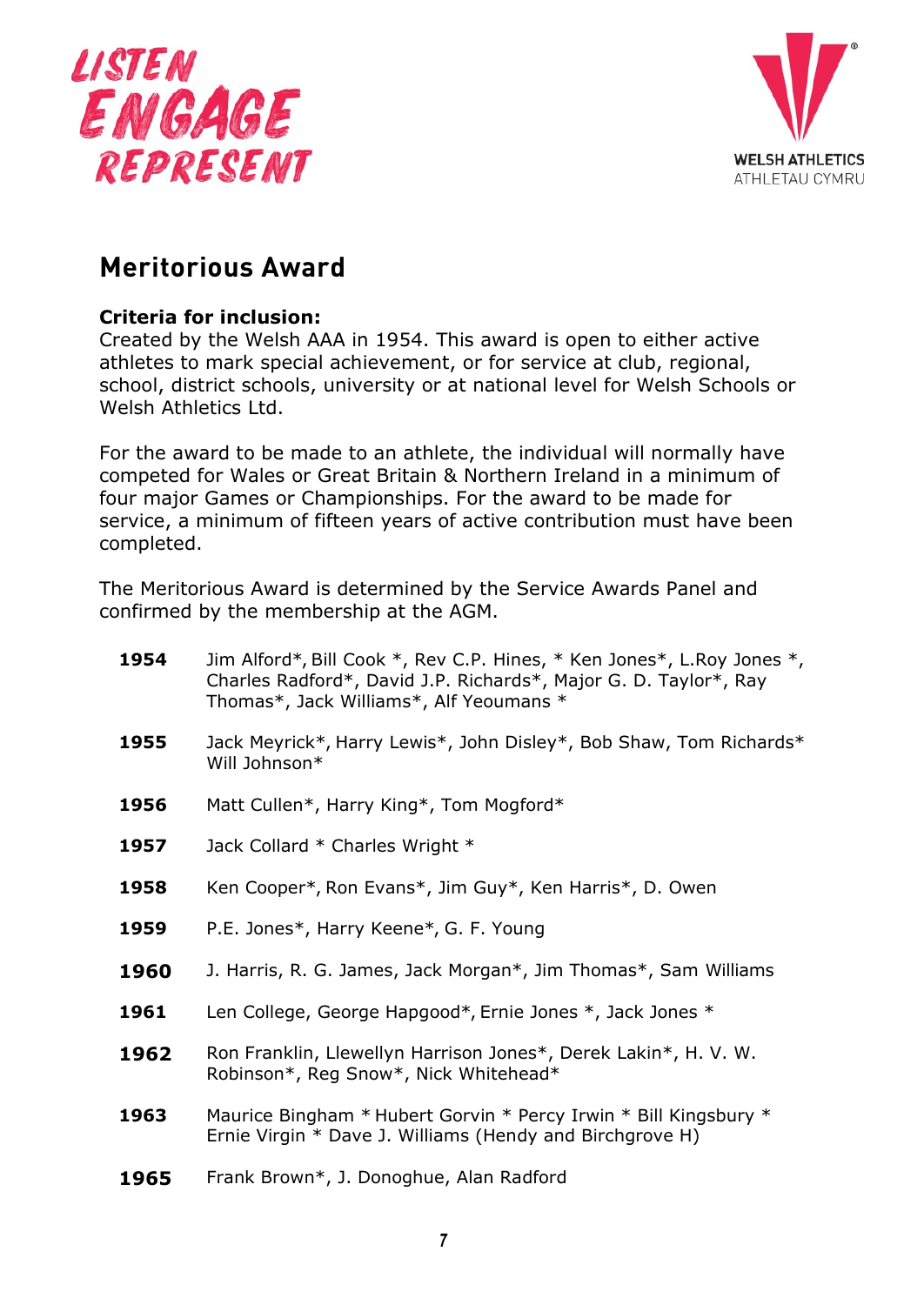



- **1966** Phil O. Davies\*, J. H. T. Mason, J. Barrie Owen, Robert Tawton\*, R.C. Townsend, H. Owen
- **1967** Tom Wood\*
- **1968** Capt. George Crump\*, L. Jones Alun Jones,\* Graham Fraser\*, Norman Moses\*
- **1970** Ivor Adams Joe Carvell \*, John H. Collins \* Gilbert Legge \* Jim O'Brien Hywel Williams\*
- **1971** John Flook\*, John Griffiths, Terry Notman, Huw Williams
- 1972 Doug Davies Brian Jones, J. Clive Williams
- **1973** Bill Allen\*, Ann Batty, Brian Palmer, David L. Phillips, Berwyn Price Dave Jenkin Roberts\*, Dave J. Williams\* (Cardiff AAC)
- 1974 George Boardman Bob Sercombe \*
- **1975** Brian Adamson \* Alan Currie, Les Davies\*, Charlie Hughes\*, Gordon Rayner\*, Pat Wallace \*
- 1976 Roy Jones (Brecon AC)
- 1977 Raye Evans \* Clifford Guy \*
- **1978** John Davies
- **1979** Bill Brian\*, Bill Evans \*,C. Harrison Norman John, D. John Jones, Terry Thomas \*
- **1980** Gerry Batty \* Eric Eynon \* Mike Rowland
- 1981 Dave Hopkins, Rose Johnson
- **1982** Ivor Arnold, Steve Barry, Kath Evans \*[see note 1], Viv Thomas \*
- **1983** Frank Ireland \* [see note 1], Irene Lisle \*, Viv Pitcher \*
- **1984** D. J. Owen Edwards, Margaret Elgie\*, Ken Griffiths \* Irene Jenkins \* John Sammons
- **1985** Gwilym Evans\*, Steve Jones (RAF and Newport H), Wyndham Smith \*
- **1986** T. Peter Morris, John Walsh\*, Robin Ganz, Les Baldwin\* [see note 2]
- **1987** John Elias Paul Darney, Andrew Ireland\*, Colin Jackson, Sean Power, Alun Roper, Nigel Walker, J. Eirwyn Walters\*, Graham Webb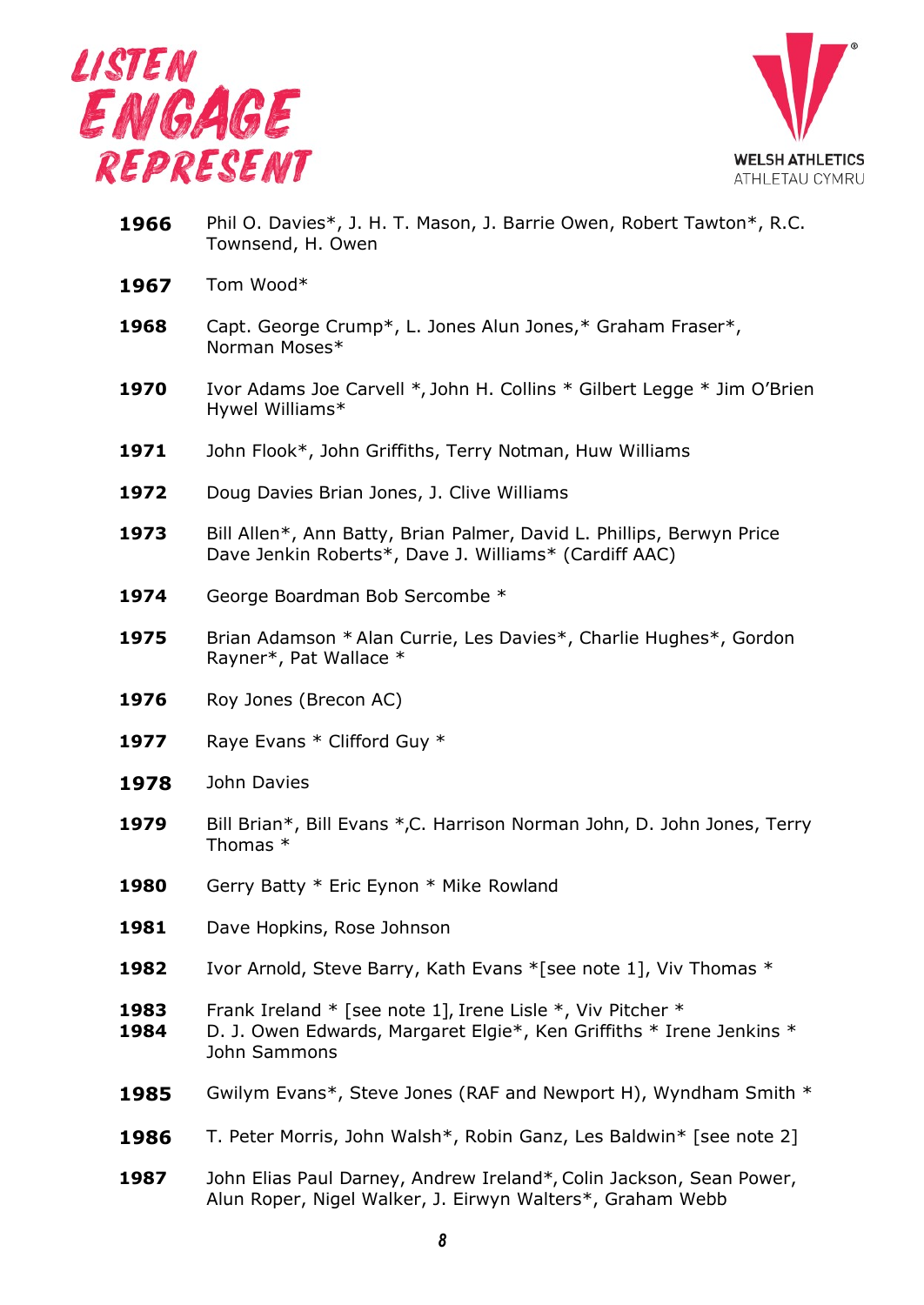



| 1988<br>1989 | D. Hedydd Davies, Edwin Llewellyn Eaton*, Cen Stokes*, Derek<br>Tayler *<br>Arwyn Evans                                                                                                                               |
|--------------|-----------------------------------------------------------------------------------------------------------------------------------------------------------------------------------------------------------------------|
| 1990         | Lynette Harries                                                                                                                                                                                                       |
| 1991         | Kath Evans $*$ [see note 1]                                                                                                                                                                                           |
| 1992         | Colin Davies, Frank Ireland* [see note 1], Richard Jenkins                                                                                                                                                            |
| 1993         | Arthur Bebbington David Phillips, Ken Thomas*                                                                                                                                                                         |
| 1994         | David A. Jones*, David Williams                                                                                                                                                                                       |
| 1995         | Bill Powell *                                                                                                                                                                                                         |
| 1996         | Sally Blake, Brenda Currie, Arthur Davies, John Penny                                                                                                                                                                 |
| 1997         | Bernard Harris, Dave Llewellyn                                                                                                                                                                                        |
| 1998         | Will Burrows, Kay James*, Anne Notman*, Tony Simmons, Jean<br>Lochhead                                                                                                                                                |
| 1999         | Frank Stringer, Averil Williams                                                                                                                                                                                       |
| 2000         | Terry Davies, David Jones                                                                                                                                                                                             |
| 2001         | Sam Davies * Graham Finlayson Keith Matthews Gwilym Jones * Sue<br>Sayer * Mary Jones, Eric Pennington *                                                                                                              |
| 2002         | Derek Williams, Delyth Davies, John Hartley*, Hilary Thomas, Roy<br>Adams, Tom C. Jones, Bob Frost, Ken Bennett, Ken Bray*                                                                                            |
| 2003         | Jan Nugent John Loney*, Haydn Tawton                                                                                                                                                                                  |
| 2004         | Steve Perks, Joyce Tomala, Les Baldwin* [see note 2], Ron Freeman<br>Dennis Nugent, Mick McGeoch, Philip James                                                                                                        |
| 2005         | Alistair Griffiths, Gareth Hughes, Graham Coldwell, Keith Adams, Iola<br>Adams                                                                                                                                        |
| 2006         | Kath Elias, Derek Crowder, Jeff Aston, Colin Daley*, Kath Crane,<br>Steve Brace, Jeff Kirby, Mel James, Paul Jensen, Derek Osborne,<br>Buddug Llwyd Jones, Paul Brooks, Ossie Morgan*, Dorrien Thomas,<br>Sue Leyshon |
|              |                                                                                                                                                                                                                       |

Peter Walton, David Peters, Denise Harris, Brian Davies, Dave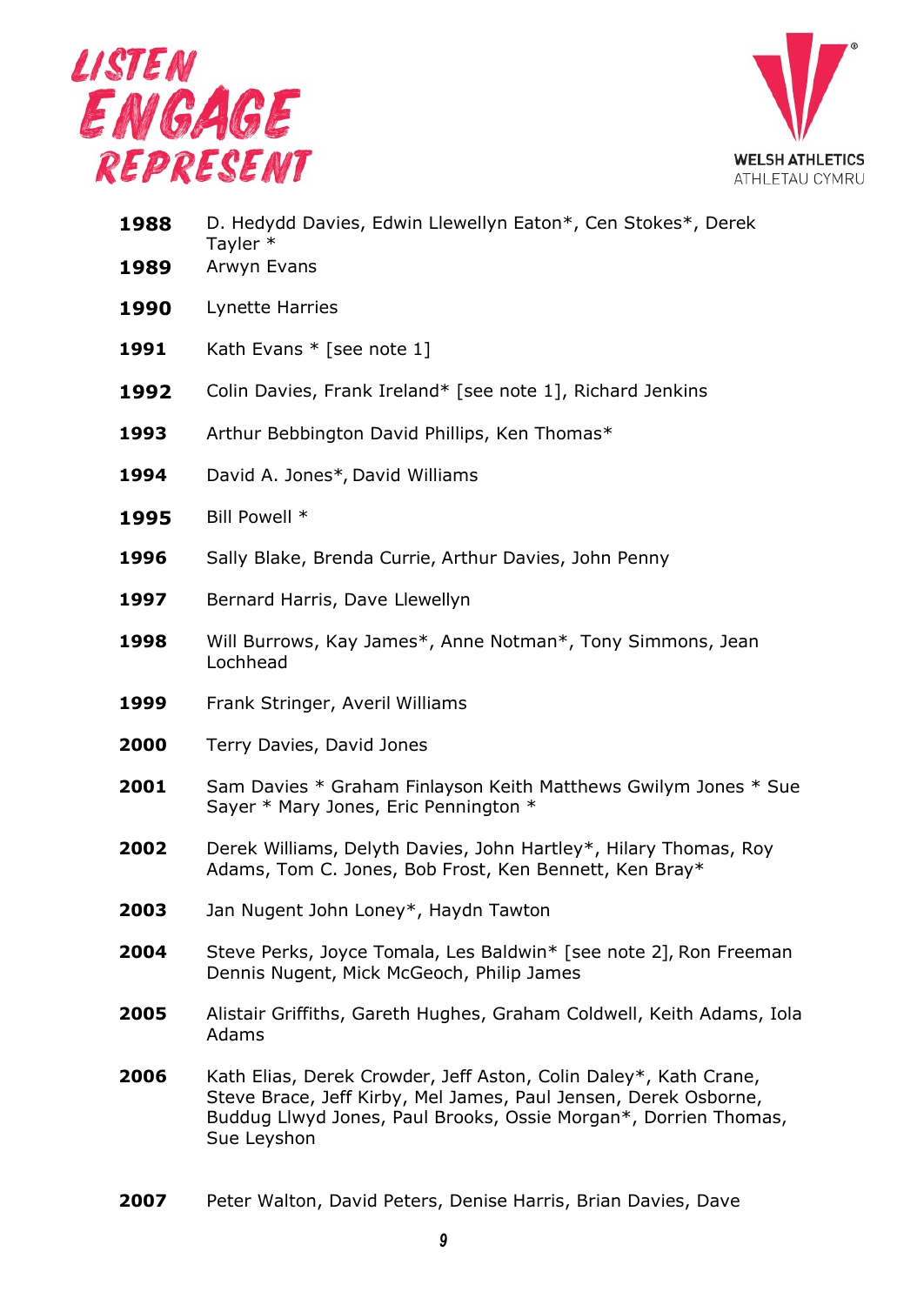



Hawthorn\*, Dave Walsh, Gwyn Williams, D. Mike Walters, Wyn Leyshon, Val Davison, Tony Balmont, Jacqueline Brace, Doug Morris \*

- **2008** Dave Edwards, Dilwyn Davies, Kevin Evans, Ralph Siggery, Dave Brannan, Tony Jones, Peter Lane, Richard Bullen, Nigel Clements, Francis Stevens\*, Ron Morris, Tony Jenkins, Bob Dobson, Olive Dobson, Ian Dixon, Geraint Evans, Ridley Griffiths, Hugh Williams
- **2009** Ken Ross, Terry Goodridge, Richard Sayer, Phyllis John, Ian Griffiths, Mary Lister, Elaine Griffiths, Ivor Sayer, Alyson Hourihan, Mary Webb\*
- **2010** Christian Malcolm, Matthew Elias, Eiddwen Davies, Richard Wyer\*, Phil Oliver, Sheelagh Moore, Dave Lewis\*\*, Mike Blake, Bob Cypher, Huw Morgan, Allan Caughter, Gwilym Williams, Alison Whitelaw, Peter Norman, Helen James, Tom Meyer, Peter Goodson\*\* Eric Bailey, Russel Godwin, Glanmor Williams, Teresa Hanrahan\*\*, Stuart Hodson Andy Bowyer, Peter Freeman, David Ball, Mona Hughes, Glyn Davies
- **2011** Ann Crimmings, Dai Williams, Sarah Moore, Dic Evans, Roger Grindle Dick Finch, Phil Jones Sr, Jason Clifton, Alun Thomas\*, George Tudor Andrew Davies, Meredith Richards, Gill Brandrick, Cath Alford, Glyn Pugh, Eileen Rees, Kevin Corcoran, Owen Hedges, Philippa Roles\*, Charles Ashley, Frank Williams, Reg Burke
- **2012** Gareth Prothero, Enfys Hawthorn, Tracey Hinton, Sue Hooper, Rob Hooper, Joan Goldsmith, Martin Bell, John Townsend, Ken Goodger, Tony Lewis, Hilary Goodger, Stephen Hatfield, Dave Jessett, Marian Williams, Ed Thompson, Nick Fisher, Amanda Wale, Ian Broadhurst
- **2013** Steve Jones (Neath), Debbie Bull, Carol Jones, Caroline Sayer, Dave Stokes, John Griffin, Dave Griffin, Arwel Jones, Bob Grenter, Kim Griffiths, Neal Merry, Peter Roberts, Judith Gooding, Phil Gooding, Helen John, Jeremy Evans
- **2014** Terry Alcock, Brian Alvey, Sue Alvey, Jo Davis, David James, Beth Jones, Dawn Kenwright, Arwel Lewis, Nigel Lewis, Fred Malkin, Margaret Matthews, Sue Maughan, John Messum, Gareth Oldham, Carys Parry, Lyn Rees, Martyn Rees, Adrian Thomas, Jack Thomas, Jim Whelan, Brian Williams
- **2015** Tony Curry, John Gough, Jeff Marsden, Keith Owens
- **2016** Arwyn Davies, Bernie Plain, Rob Glaves, Phil Lewis, Jenny Cook, Stephen Leach, Darryn McAtee, Keith Powell Jean Rogers, Phil Cook, Darran Williams, Marilyn Davies, Christine McCoubrey, Ann Owen, Mary Davies
- **2017** Brian Fox, George Edwards, Jeff Cooze, David Davies, Neil Edwards,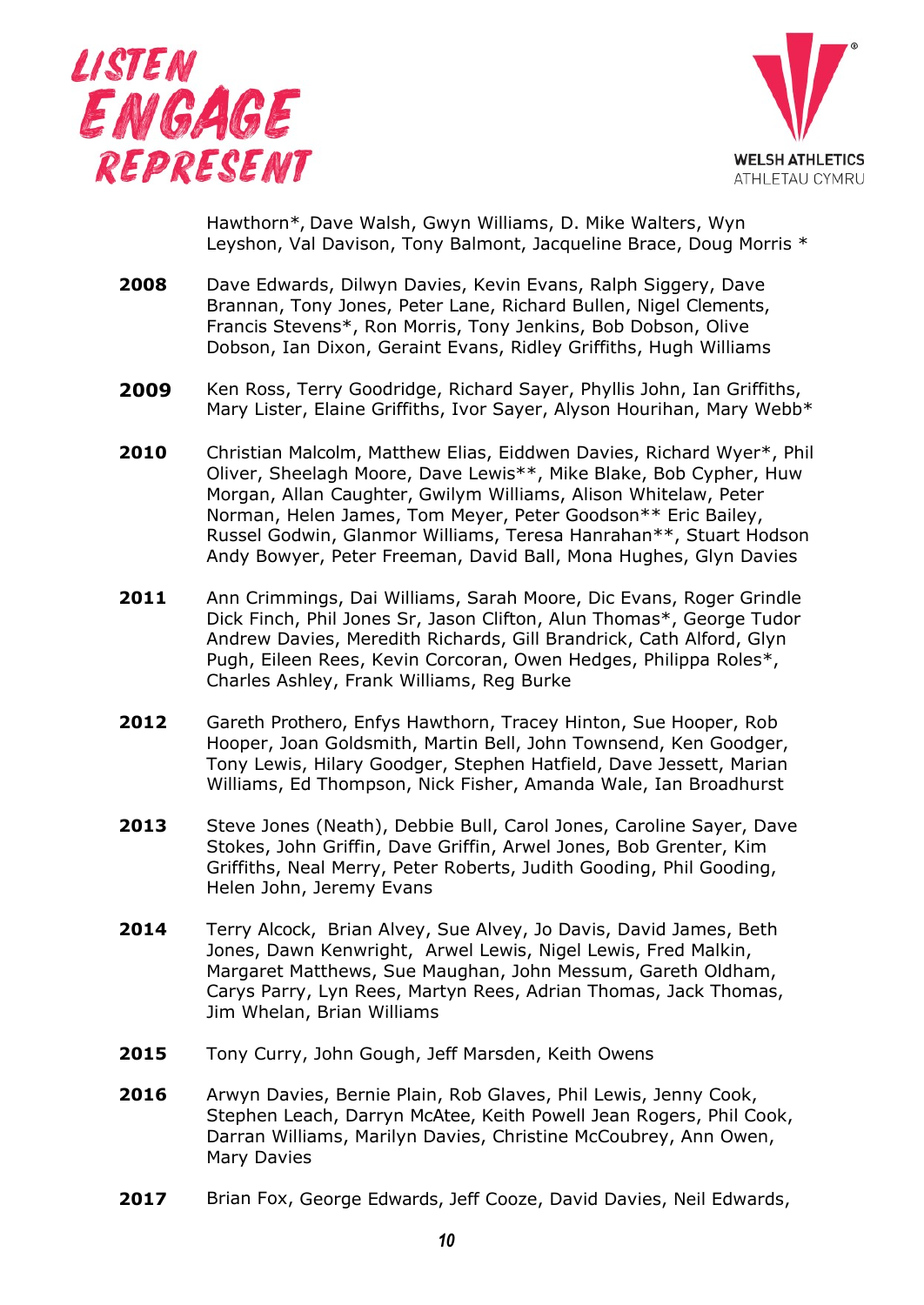



Philip Walker, Helen Davies, John Gould, Christine Vorres, Simon Mansfield, Christopher Boswell, Colin Bradley

- **2018** Gerald Davies, Dai Gatehouse, Arthur Egan, Ian Robinson, Steve Ryan
- **2019**  Kay Chapman, Delyth Brown
- **2020** Lynne Brier, Marc Hobbs, Andrew Jenkins, Sharon Leech, Christopher Price, Kevin Tobin
- Ros Alterman, Mark Boswell, John Davies, Gwyneth Elward, Jane Goode, Denys Gumbley (Posthumous), Roger Harrison-Jones, Nick Higman, Sally Higman, John Tanner **2021**
	- \* Deceased<br>\*\* Awarded
	- Awarded posthumously
	- **Note 1:** Received award twice, firstly from the Welsh AAA and subsequently either the Welsh CCA, Welsh Women's AAA or Athletics Association of Wales (AAW). The latter replaced the first [thre](#page-0-0)e bodies as the governing body in 1990 until the formation of Welsh Athletics Ltd in 2007.

<span id="page-10-0"></span>**Note 2**: Received award twice, firstly from the Welsh CCA and subsequently the AAW.

**Back to Index**